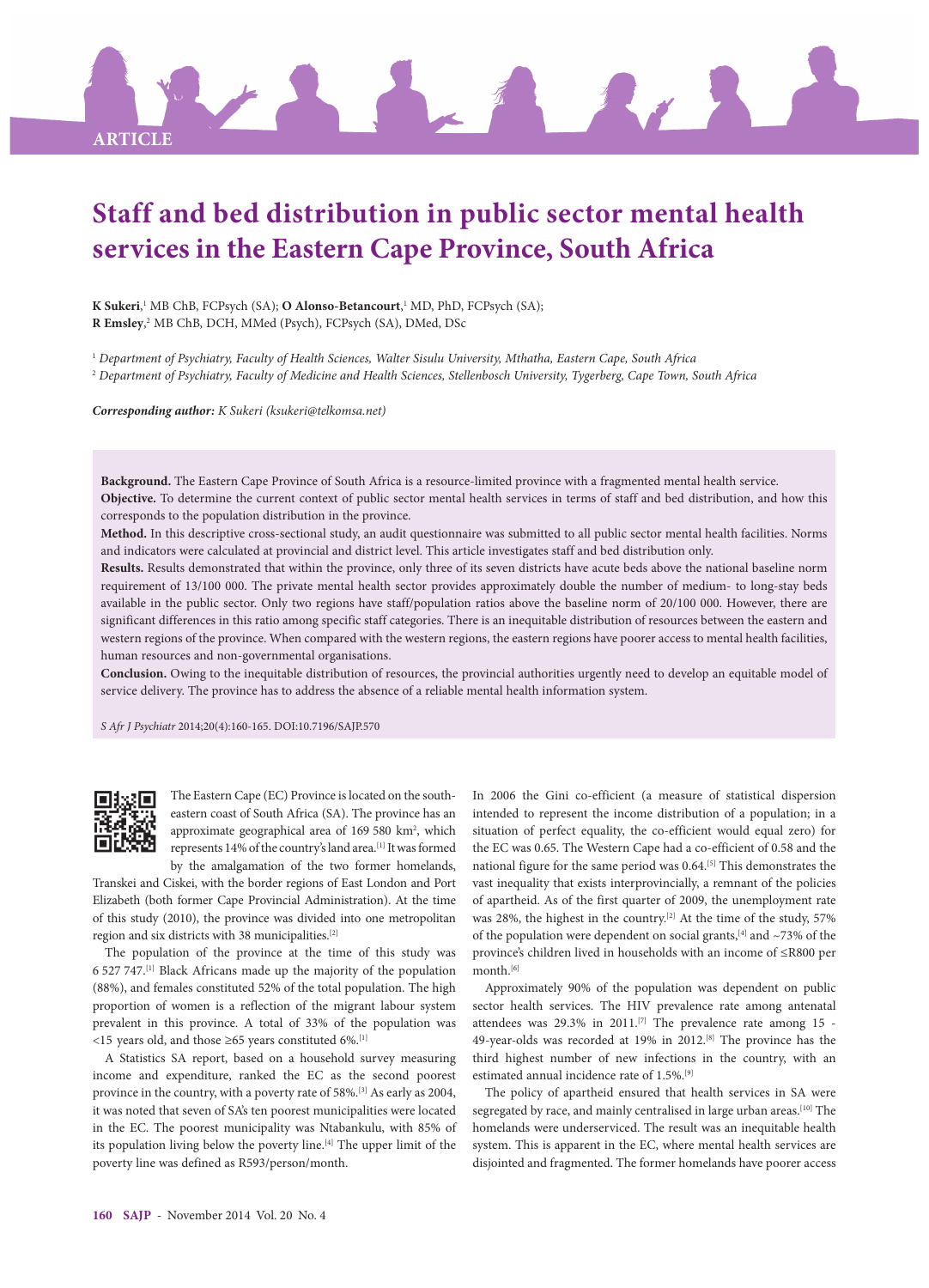## **ARTICLE**

to public sector mental health facilities and no private facilities. Private sector facilities are only available in the two former nodes of urban growth within apartheid SA, viz. Port Elizabeth and East London.

The province's public sector mental health facilities consist of four psychiatric hospitals (one of which is the only long-stay facility in the province; one other provides mediumto long-stay beds) and six mental health units (attached to tertiary hospitals). There are no public sector community residential psychiatric facilities, and the province has limited primary mental healthcare facilities.

There is no provincial policy on mental health. Mental health is incorporated into the general strategic plan for the entire province. In 2007, the provincial Department of Health (DoH), in filling in the World Health Organization (WHO)'s Assessment Instrument for Mental Systems (WHO-AIMS) country report for SA, was unable to provide information in several domains. These included policy and plans, financing of mental health and human rights policies in domain one. In domain four there were errors in reporting of staff numbers. The provincial DoH was also unable to provide data on service utilisation, training of nurses at primary healthcare level and intersectoral collaboration.[11] The key, therefore, would be to transform the current system to provide an equitable and efficient mental health system, planned according to well-informed and valid statistics.

The objective of this study was to investigate the current distribution of staff and beds in the public sector mental health service in the province.

## **Methods**

In this descriptive cross-sectional study, a questionnaire adapted from the norms manual for severe psychiatric disorders<sup>[12]</sup> and the WHO-AIMS<sup>[13]</sup> were used to collect both quantitative and qualitative data. Ethics approval for the study was obtained from the Walter Sisulu University Health Research Ethics Committee.

Quantitative data collected included: categories of staff; number of staff in each category; whether staff were part- or fulltime; hours spent on clinical, academic and research output; admissions and discharges; and the number of acute and medium- to long-term beds. Acute beds were defined as <3 months' stay, while medium- to long-term beds were ≥3 months' stay.[12]

Qualitative data focused on communication with the Directorate of Specialised Services, which is the provincial authority responsible for the provision of mental health services, functioning of the Mental Health Review Boards, compliance of district hospitals in completion of the Mental Health Care Act forms and 72-hour assessments, access to psychotropic medication, outreach, and education (if provided) to primary healthcare staff.

The first step was to survey all mental health hospitals and units in the province. The hospitals were identified as per the district in which they are located (Table 1). The questionnaire was distributed to all psychiatric hospitals and units, to be completed by the resident psychiatrist/ hospital manager. To control for nonresponse bias, the data were cross-checked with assistant managers/nurse managers, and where discrepancies existed, the resident psychiatrist was contacted to clarify the data.

The next step was to determine the population size of each of the districts, as this would be the denominator in calculating staff and bed population ratios. The data were then entered into an Excel spreadsheet document, designed to calculate staff and bed population ratios per region. The province does not have a child and adolescent service; this is provided by general psychiatrists. Therefore, the entire population was used in all calculations.

The baseline workforce need was calculated utilising the formula set out by Scheffler *et al*. [14] According to these authors, SA (a middle-income country) requires a mental health workforce of 26.7/100 000.

Mental health services for the Alfred Nzo district are provided by staff in the OR Tambo district; therefore, in calculating staff/ population ratios, the populations of both districts were added. Similarly, the districts of Nelson Mandela Metropolitan and Cacadu provide services to Ukhahlamba; therefore, the population for the latter district was equally divided between the two.

Data analysis followed the WHO's recommendations[14,15] in addition to the norms manual for severe psychiatric disorders.[12] In this manual, pages 22 - 76 clearly outline the stepwise calculations. In the current article, the authors were interested only in bed distribution and human resources available. Staff/population ratios were calculated on 100% full-time equivalents, which were defined as the number of staff who worked full-time, and included percentages of staff who spent only some of their time in mental health settings.<sup>[12]</sup> The forensic facility at Fort England Hospital was not included in this article, as it is dealt with separately as a specialised service.

### **Results**

The results section commences with psychiatric hospital and mental health unit location, followed by bed and staff distribution. A comparison with baseline norms is included in the tables.

Results for the public sector psychiatric bed distribution and bed/population ratio for each of the eight regions in the province are shown in Table 2. Staff distribution per district in the province and staff population ratios are represented in Tables 3 and 4, respectively.

Although staff/population (Table 4) ratios were calculated at 100% full-time equivalents, this is not a correct representation of the clinical time available for psychiatrists, registrars and medical officers, as they are involved in additional outreach, academic and

| Table 1. Distribution of hospitals and mental health units in the Eastern Cape |  |
|--------------------------------------------------------------------------------|--|
|--------------------------------------------------------------------------------|--|

| <b>District</b>                          | Psychiatric hospital  | Mental health unit                   |
|------------------------------------------|-----------------------|--------------------------------------|
| Alfred Nzo                               | N <sub>o</sub>        | N <sub>0</sub>                       |
| Amathole                                 | Yes (Tower Hospital)* | 1 unit (East London)                 |
| Cacadu                                   | Fort England          | N <sub>0</sub>                       |
| Chris Hani                               | Komani                | N <sub>0</sub>                       |
| Nelson Mandela Metropolitan              | Elizabeth Donkin      | 2 units (Dora Nginza, Uitenhage)     |
| OR Tambo                                 | N <sub>o</sub>        | 3 units (Mthatha, Libode, Flagstaff) |
| Ukhahlamba                               | No                    | N <sub>0</sub>                       |
| *Tower Hospital is a long-stay facility. |                       |                                      |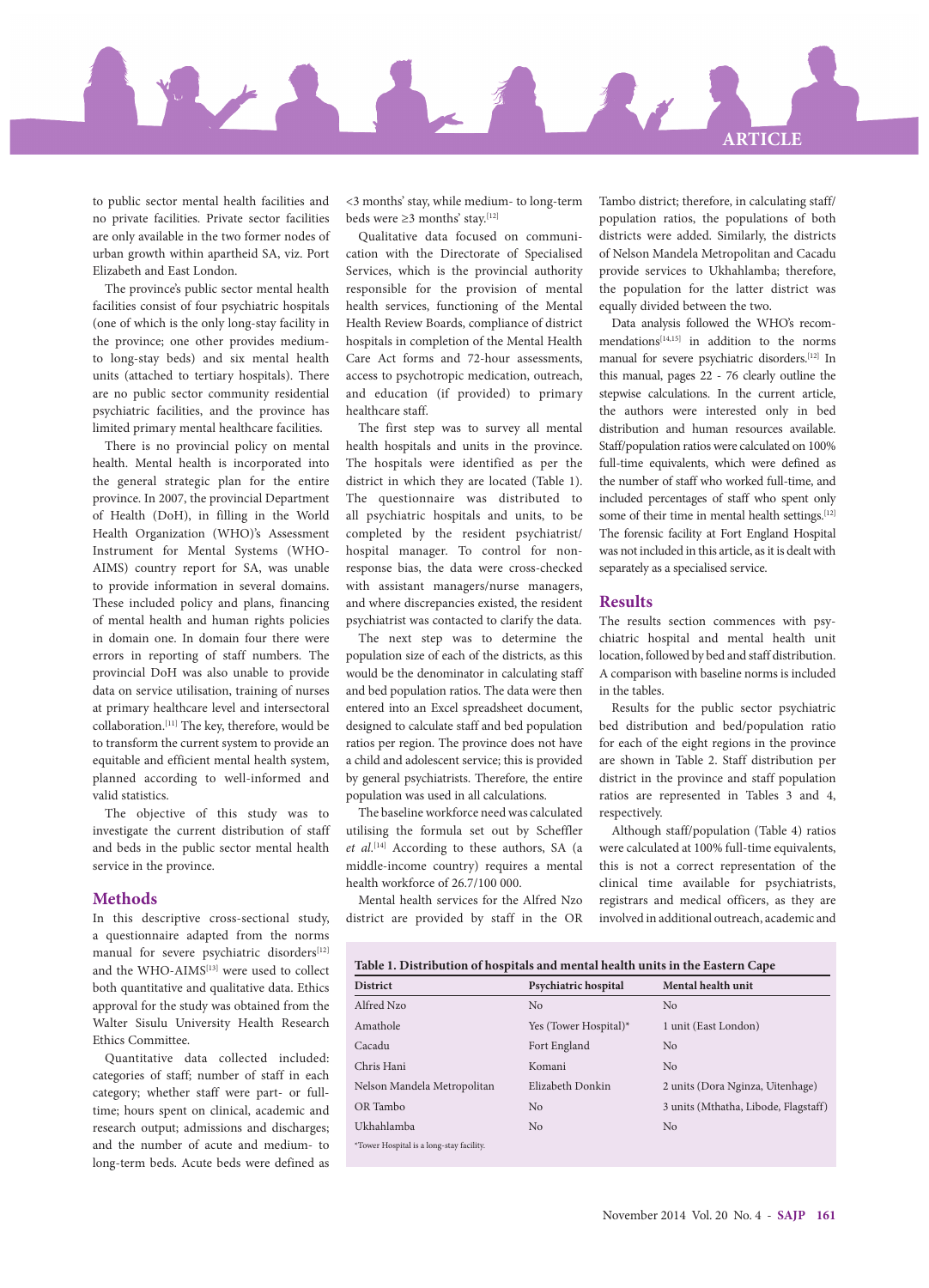

research activities. In addition, psychiatrists employed at the principal psychiatrist level are required to perform administrative duties. Psychiatrists in the province utilise 60% of their time for clinical duties (which include inpatient and outpatient care), 30% for administrative duties and 10% for teaching of undergraduate and postgraduate students.

From Table 4 it is evident that only the districts of Cacadu and Chris Hani met the baseline norm of 24 for the total number of nurses.[12] These districts also met the baseline norm of 20 for total clinical staff. The provincial total clinical staff ratio was 14.15/100 000, which does not meet either baseline (20.1) or target (35.9) norms. This represents a shortfall of 391 total clinical staff at baseline norm and 1 419 at target norm.

The baseline workforce needed for the EC, according to Scheffler *et al.*,<sup>[14]</sup> translates to 645.84 nurses (54%) working in mental

health settings, 71.76 (6%) psychiatrists and 490.36 (41%) staff for psychosocial services (including psychologists, social workers and occupational therapists). The human resource calculation is for the provision of an adult mental health service for outpatients (acute and primary) and inpatients (acute and long-stay care). In complying with WHO recommendations, Scheffler et al.<sup>[14]</sup> excluded registrars and medical officers, as they could inflate the supply.

The staff/bed ratio for the province was 0.77, more than double the baseline norm of 0.36. A closer analysis of the staff/bed distribution is shown in Table 5.

#### **Discussion**

There is an urgent need to reassess public sector mental health bed distribution within the province (Table 2). Only three districts have acute mental health beds above the baseline norm of 13,<sup>[12]</sup> viz. Cacadu, Nelson Mandela Metropolitan and Chris Hani. All these districts are in the western region of the province. The two districts with zero beds for mental health care are located in the eastern region. None of the regions met the target norm of 28.<sup>[12]</sup> It must be noted that although the number of acute beds in the Amathole region had increased by 10 in 2012 (increasing to 5.71/100 000), the bed distribution in the region and the province remained below both baseline and target norms. The shortfall for acute beds in the province was 228 and 1 206 beds at baseline and target norms, respectively. The shortfall was mainly in the border and eastern regions of Amathole and OR Tambo, respectively.

When comparing with national and international figures, a consensus definition has to be utilised in determining communitybased inpatient beds. The WHO defines these beds as units located within general hospitals outside of mental hospitals.<sup>[13]</sup> Utilising this definition, the EC therefore has 2.7/100 000 community-based inpatient beds. This is almost double that of Uganda  $(1.4/100\ 000)^{[16]}$  and six times that of Nigeria  $(0.45/100 000).$ <sup>[17]</sup> The national figure for SA is 2.8/100 000.<sup>[11]</sup> Although the EC figure appears to indicate parity with the national figure and above-average provision when compared with other African countries, it must be noted that the distribution of beds is extremely unequal between the eastern and western regions of the province, as indicated in Table 5. In some units and hospitals,

| Table 2. Public sector psychiatric beds per region, $n$ (bed/population ratios) |                     |                          |  |  |  |  |  |
|---------------------------------------------------------------------------------|---------------------|--------------------------|--|--|--|--|--|
| <b>District</b>                                                                 | <b>Acute beds</b>   | Medium-to long-stay beds |  |  |  |  |  |
| Alfred Nzo                                                                      | 0(0/100000)         | 0(0/100000)              |  |  |  |  |  |
| Amathole                                                                        | 40 (5.10/100 000)   | 0(0/100000)              |  |  |  |  |  |
| Cacadu                                                                          | 70 (19.25/100 000)  | 10 (2.75/100 000)        |  |  |  |  |  |
| Chris Hani                                                                      | 180 (22.54/100 000) | 250 (31.3/100 000)       |  |  |  |  |  |
| Nelson Mandela Metropolitan                                                     | 163 (15.51/100 000) | 0(0/100000)              |  |  |  |  |  |
| OR Tambo                                                                        | 93 (4.99/100 000)   | 0(0/100000)              |  |  |  |  |  |
| Ukhahlamba                                                                      | 0(0/100000)         | 0(0/100000)              |  |  |  |  |  |
| Tower Hospital                                                                  | 45                  | 355 (5.44/100 000)       |  |  |  |  |  |
| Total                                                                           | 591 (9.05/100 000)  | 615 (9.42/100 000)       |  |  |  |  |  |
|                                                                                 |                     |                          |  |  |  |  |  |

#### **Table 3. Staff distribution per district,** *n*

| <b>Staff</b>        | Alfred Nzo   | Amathole       | Cacadu         | Chris Hani     | <b>NMM</b>     | <b>ORT</b>     | <b>UKH</b>   | <b>Tower</b>     | <b>Total</b> |
|---------------------|--------------|----------------|----------------|----------------|----------------|----------------|--------------|------------------|--------------|
| Professional nurse  | $\Omega$     | 31             | 103            | 85             | 17             | 45             | $\mathbf{0}$ | 34               | 315          |
| Other nurse         | $\Omega$     | 49             | 85             | 113            | 60             | 34             | $\mathbf{0}$ | 153              | 494          |
| <b>OT</b>           | $\Omega$     |                | $\overline{2}$ | 1              | $\mathbf{1}$   | $\mathbf{0}$   | $\mathbf{0}$ | $\overline{2}$   | 7            |
| <b>OTA</b>          | $\mathbf{0}$ |                | 3              | $\overline{2}$ | 3              | 1              | $\mathbf{0}$ | $\boldsymbol{0}$ | 10           |
| SW                  | $\mathbf{0}$ | 3              | 3              | 5              | 3              | $\overline{4}$ | $\mathbf{0}$ | 3                | 21           |
| <b>CHW</b>          | $\Omega$     | $\mathbf{0}$   | $\mathbf{0}$   | $\mathbf{0}$   | $\mathbf{0}$   | $\mathbf{0}$   | $\mathbf{0}$ | $\mathbf{0}$     | $\mathbf{0}$ |
| Psychologist        | $\Omega$     |                | 18             | 3              | $\overline{4}$ | 1              | $\mathbf{0}$ | 1                | 28           |
| Intern psychologist | $\mathbf{0}$ |                | 7              | $\mathbf{0}$   | $\mathbf{0}$   | $\mathbf{0}$   | $\mathbf{0}$ | $\mathbf{0}$     | 8            |
| Psychiatrist        | $\mathbf{0}$ | $\overline{2}$ | 3              | $\mathbf{1}$   | 5              | 3              | $\mathbf{0}$ | $\mathbf{0}$     | 14           |
| Registrar           | $\mathbf{0}$ | $\mathbf{0}$   | $\overline{2}$ | $\mathbf{0}$   |                | 5              | $\mathbf{0}$ | $\mathbf{0}$     | 8            |
| Medical officer     | $\Omega$     | $\overline{4}$ | 5              | $\overline{4}$ | 3              |                | $\mathbf{0}$ | 3                | 20           |
| Total               | $\mathbf{0}$ | 93             | 231            | 214            | 96             | 94             | $\mathbf{0}$ | 196              | 924          |

NMM = Nelson Mandela Metropolitan; ORT = OR Tambo; UKH = Ukhahlamba; Tower = Tower Hospital; OT = occupational therapist; OTA = occupational therapist assistant; SW = social worker; CHW = community health worker.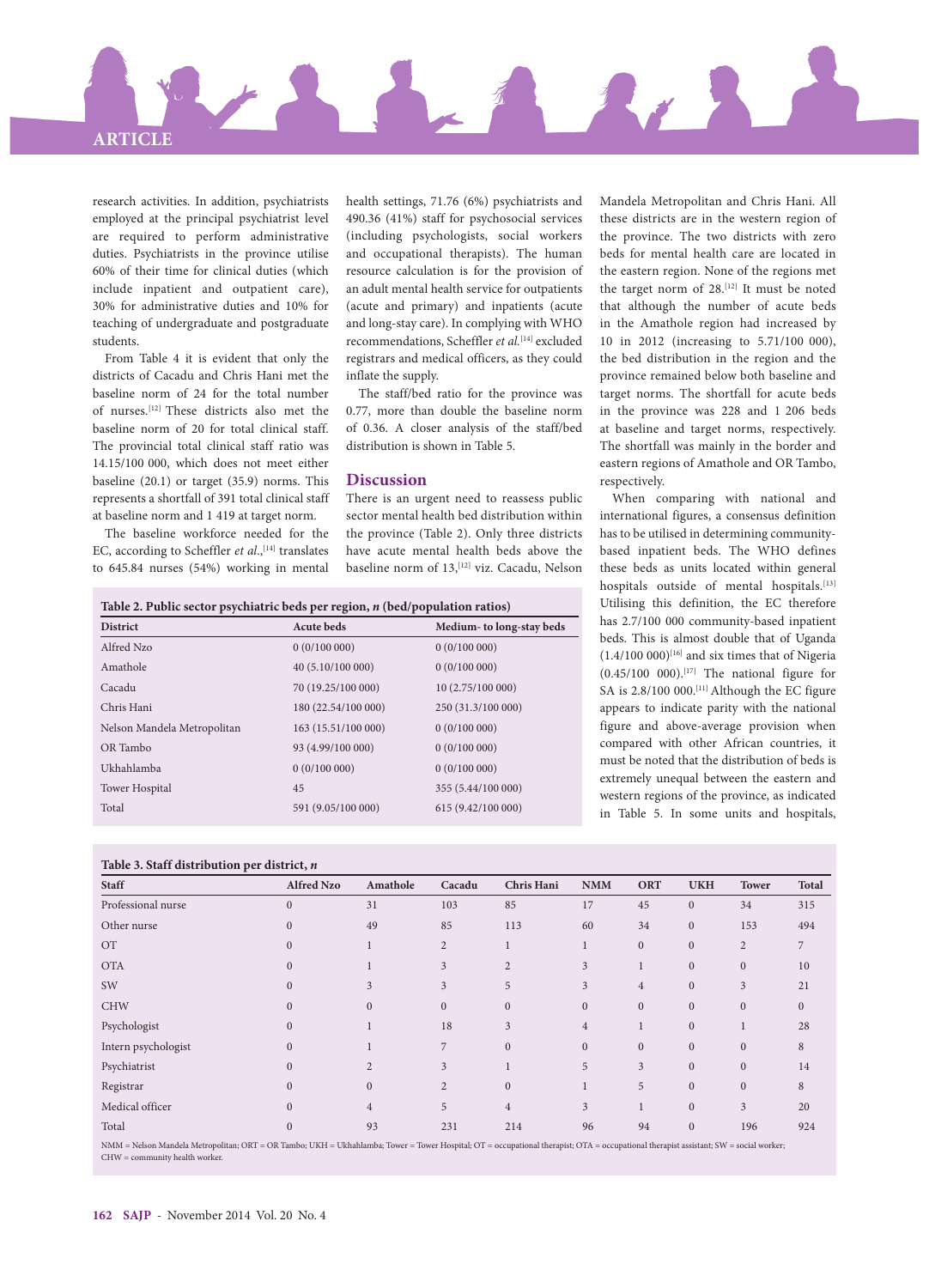

physical beds may be present but are not utilised for various reasons, including the non-availability of mattresses and linen.

The public sector bed/population ratio is substantially lower than that in First-World countries such as the USA, where the recommended ratio is 50/100 000.[18] The province has a shortfall of 434 public sector medium- to long-term beds and 540 private sector beds. These figures are at the baseline norm (public sector 16, private sector 19).<sup>[12]</sup> Currently, Life Esidemeni, a public/private partnership, provides 805 private sector medium- to long-term stay beds and 94 acute beds. The medium- to long-term stay beds comprise 666 adult and 139 children and adolescent beds at two separate facilities. Acute beds are located in Port Elizabeth and East London only. When the children in these facilities become adults, they are transferred to the adult wards.<sup>[19]</sup>

The only non-governmental organisations that provide community residential care are located in Nelson Mandela Metropolitan. These organisations provide a total of  $160$  residential beds,<sup>[20,21]</sup> including beds for adults with learning disabilities. This translates to 2.45/100 000 beds provincially, which compares poorly with the national figure of 3.6/100 000.[11]

In 2001, with the transfer of Umzimkulu Hospital to KwaZulu-Natal, the province effectively lost 440 medium- to long-term stay beds.<sup>[22]</sup> This hospital was located in the eastern region and provided a much-needed service there. In addition to bed loss, there was also a movement of essential staff and services to KwaZulu-Natal, including psychological, occupational therapy, social and rehabilitative services. The combined loss of staff and beds resulted in an increased migration of mental healthcare patients to the western region, increasing the burden on services there. The provincial DoH did not plan for this loss of service in the eastern region, as there was no increase in services in the western region to meet the increased demand, and planned services for the eastern region were not completed until 2005, when the number of acute beds increased from 20 to 60 in Mthatha (personal communication with the Head of Department of Psychiatry, Walter Sisulu University; May 2010).

As none of the psychiatric hospitals are able to accommodate mentally ill children and adolescents, these patients are admitted either to paediatric or general medical wards. Children and adolescents requiring long-term care are transferred to the public/ private facility in Port Elizabeth.

| Table 4. Staff/population ratios per district |                         |               |          |                   |               |                       |              |  |
|-----------------------------------------------|-------------------------|---------------|----------|-------------------|---------------|-----------------------|--------------|--|
|                                               | <b>Baseline</b><br>norm | AN<br>and ORT | Amathole | Cacadu<br>and UKH | Chris<br>Hani | <b>NMM</b><br>and UKH | <b>Tower</b> |  |
| Total nurses                                  | 24                      | 3.37          | 4.80     | 36.32             | 24.79         | 6.39                  | 2.86         |  |
| <b>OT</b>                                     | 0.4                     | 0.00          | 0.06     | 0.39              | 0.13          | 0.08                  | 0.03         |  |
| <b>OTA</b>                                    | 0.9                     | 0.00          | 0.06     | 0.58              | 0.25          | 0.25                  | 0.00         |  |
| SW                                            | 0.7                     | 0.17          | 0.18     | 0.58              | 0.63          | 0.25                  | 0.05         |  |
| <b>CHW</b>                                    |                         | 0.00          | 0.00     | 0.00              | 0.00          | 0.00                  | 0.00         |  |
| Psychologist                                  | 0.3                     | 0.04          | 0.06     | 3.48              | 0.38          | 0.33                  | 0.02         |  |
| Intern psychologist                           |                         | 0.00          | 0.06     | 1.35              | 0.00          | 0.00                  | 0.00         |  |
| Psychiatrist                                  | 0.3                     | 0.13          | 0.12     | 0.58              | 0.13          | 0.41                  | 0.00         |  |
| Registrar                                     | 0.4                     | 0.21          | 0.00     | 0.39              | 0.00          | 0.08                  | 0.00         |  |
| Medical officer                               | 0.4                     | 0.04          | 0.24     | 0.97              | 0.50          | 0.25                  | 0.05         |  |
| Total                                         | 20.1                    | 3.96          | 5.64     | 44.64             | 26.81         | 8.04                  | 3.01         |  |

AN = Alfred Nzo; ORT = OR Tambo; UKH = Ukhahlamba; NMM = Nelson Mandela Metropolitan; Tower = Tower Hospital; OT = occupational therapist; OTA = occupational therapist assistant;  $SW = social worker$ :  $CHW = community health worker$ 

| Table 5. Staff/bed ratios per district |           |      |      |      |      |           |            |            |            |              |
|----------------------------------------|-----------|------|------|------|------|-----------|------------|------------|------------|--------------|
| <b>Staff</b>                           | <b>BN</b> | Prov | AN   | AT   | C    | <b>CH</b> | <b>NMM</b> | <b>ORT</b> | <b>UKH</b> | <b>Tower</b> |
| Total nurses                           | 0.25      | 0.41 | 0.00 | 0.5  | 2.35 | 0.47      | 0.47       | 0.85       | 0.00       | 0.47         |
| Psychiatry nurses                      | 0.12      | 0.26 | 0.00 | 0.8  | 1.29 | 0.2       | 0.04       | 0.48       | 0.00       | 0.09         |
| <b>OT</b>                              | 0.01      | 0.01 | 0.00 | 0.05 | 0.01 | 0.00      | 0.01       | 0.00       | 0.00       | 0.01         |
| <b>OTA</b>                             | 0.02      | 0.00 | 0.00 | 0.03 | 0.04 | 0.00      | 0.02       | 0.01       | 0.00       | 0.00         |
| <b>SW</b>                              | 0.01      | 0.02 | 0.00 | 0.08 | 0.04 | 0.00      | 0.02       | 0.04       | 0.00       | 0.01         |
| Psychologist                           | 0.01      | 0.02 | 0.00 | 0.03 | 0.23 | 0.01      | 0.02       | 0.01       | 0.00       | 0.00         |
| Psychiatrist                           | 0.01      | 0.01 | 0.00 | 0.05 | 0.04 | 0.00      | 0.03       | 0.03       | 0.00       | 0.00         |
| Registrar                              | 0.01      | 0.01 | 0.00 | 0.00 | 0.03 | 0.00      | 0.01       | 0.05       | 0.00       | 0.00         |
| Medical officer                        | 0.01      | 0.02 | 0.00 | 0.1  | 0.06 | 0.01      | 0.02       | 0.03       | 0.00       | 0.01         |

BN = baseline norm; Prov = province; AN = Alfred Nzo; AT = Amathole; C = Cacadu; CH = Chris Hani; NMM = Nelson Mandela Metropolitan; ORT = OR Tambo; UKH = Ukhahlamba; Tower = Tower Hospital; OT = occupational therapist; OTA = occupational therapist assistant; SW = social worker.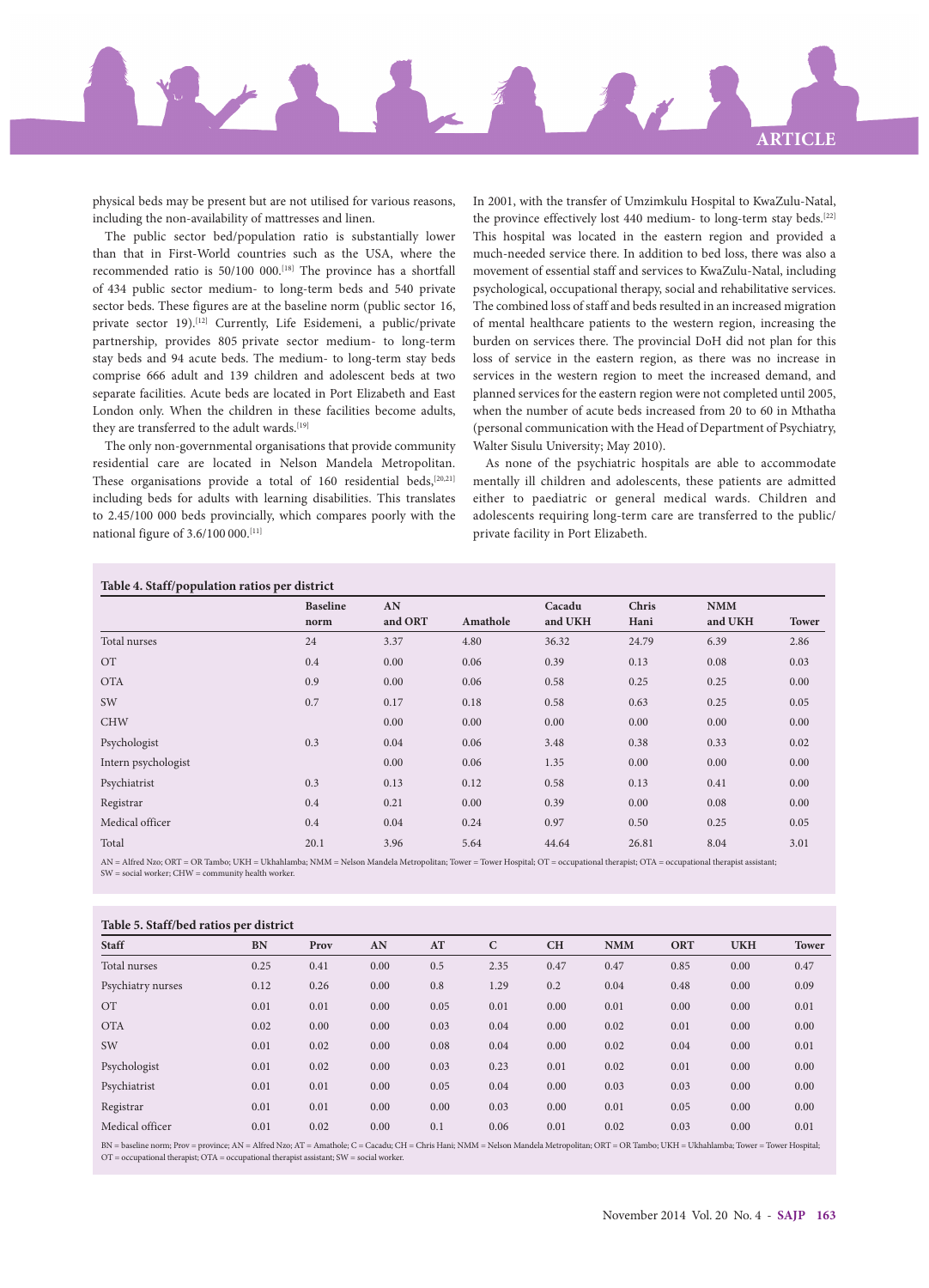

Staff/population and staff/bed ratios serve as important indicators of a region's ability to meet the mental health needs of its population. These ratios are valuable in planning and resource allocation in any health service. They have a direct impact on the level of care that can be provided within a health system. In psychiatric hospitals, this may translate to the ability to manage high-risk patients, such as suicidal and homicidal patients in both secure and non-secure wards.

From the results provided in Tables 4 and 5, it can be seen that the provincial figures for clinical staff and staff/bed ratios are misleading. Both these tables clearly demonstrate a maldistribution of staff and shortages in specific staff categories. For example, Nelson Mandela Metropolitan meets the baseline norm for total number of nurses, but closer analysis (Table 5) demonstrates a shortage of nurses trained in psychiatry, a vital component of a multidisciplinary team. A similar result is demonstrated for Tower Hospital. Cacadu is the only district that meets the baseline norm for all categories of staff.

There is a critical shortage of nurses with advanced psychiatry training in the province. Enrolled nurses provide a supportive role to professional nurses. Combining these staff categories inflates the total number of nurses and therefore results in an erroneous ratio.

It must be noted that staff/bed ratios have improved since an earlier report by Lund *et al*. [23] in 2001, who reported a total staff/bed ratio of 0.3; in 2010 this figure increased to 0.75. There have been significant increases in specific staff categories, viz. psychiatrists, registrars, social workers and psychologists; however, there has been a significant drop in the number of beds, from 2 330 to 1 231, which has affected the staff/bed calculation. If the status quo had remained, the staff/bed ratio would have increased to 0.39, which is not a significant increase. In 2001, the psychiatrist/population ratio for the EC was 0.2, based on the total population derived from the 1996 census.<sup>[24]</sup> In 2010, a research paper reported a ratio of 0.1/100 000, based on the calendar year 2005.[25] According to the authors' calculation, this ratio had increased to 0.25 for the year 2010. The lack of accurate data is a reflection of the need for a reliable mental health information system in the province. Lund *et al*. [25] reported that the national ratio for psychiatrists was 0.28/100 000 in 2010. In comparison, the province of KwaZulu-Natal had a ratio of 0.38 for the same period.<sup>[26]</sup> In 2012, the ratio for the EC remained 0.25. This demonstrates the interprovincial differences in resources available in the public mental health sector in SA.

According to WHO recommendations, the EC has a shortfall of 58 psychiatrists and an oversupply of 163 nurses. It must be noted, however, that nurses trained in psychiatry provide an essential service where there are no specialists or trained medical officers in mental health. The WHO study did not distinguish between nurses trained in psychiatry and enrolled nurses, as their roles differ significantly within the health system.<sup>[15]</sup>

Bruckner *et al.*<sup>[15]</sup> reported that in low- to middle-income settings, 1.2 psychiatrists per 100 000 population are required to manage medium-stay residential centres, acute inpatient care and an outpatient and primary care centre. This translates to seven psychiatrists managing these clinical requirements in the EC. This study did not consider rural v. urban settings, distances to travel and that psychiatrists in low-income settings perform administrative, research and teaching duties in addition to clinical work. Adjustment

for these factors would increase the number of these skilled professionals required in the province. There are no medium-stay facilities in the EC that are attended to by psychiatrists; all of these facilities are run by non-governmental organisations. This doubles the need for psychiatrists in clinical settings only, as outlined by Bruckner *et al.*<sup>[15]</sup> In a resource-limited setting such as the EC, this means an overextension of the current workforce, resulting in a very limited coverage of mental health requirements.

The private sector in the province provides services for 10% of the population, therefore staff/population and bed/population ratios must be adjusted to reflect this. When this adjustment is effected, the staff/population ratio is not affected; however, the bed ratios for acute beds (10.57/100 000) and medium- to long-term beds (10.38/100 000) improve. Comparatively, the ratios for the private sector in the EC are 1.7/100 000 (staff/population) and 14.4/100 000 (bed/population). These ratios for the private sector will have implications in the design of the proposed National Health Insurance, where private sector resources will align with public sector facilities.

In previous research,<sup>[23]</sup> it has been reported that in 2001, the province had a total workforce in mental health services of 859, which at that time resulted in a staff/population ratio of 14.42/100 000. This figure also included 57 community health workers (CHWs) in the province. In 2010, 9 years later, there were no CHWs in the province. To date (2012), there are no CHWs in the public sector mental health service. This again is a reflection of a poor mental health information system or information bias. CHWs would form an integral component in a psychosocial rehabilitation programme. The contribution by this category of staff would decrease the need for psychiatric nurses conducting both tertiary and community services.

## **Conclusion**

It is evident that there is an inequitable distribution of resources between the eastern and western regions of the EC. This may be a remnant of SA's apartheid past; however, this critical issue can be addressed with informed planning and policy development. Central to this would be the development of an efficient mental health information system in this province.

A well-planned mental health information system, comprising trained personnel in data collection methods, would collate both quantitative and qualitative data and provide health authorities with the information required to determine local needs, resource allocation and target setting.<sup>[27]</sup> Resource allocation can be addressed by improving funding for staff and beds in the eastern region. In addition, training of primary healthcare staff could alleviate the burden on secondary and tertiary services. The western region could develop a service more in line with international requirements, including the development of public sector community health services.

The province has to reach consensus in licensing private institutions to implement the Mental Health Care Act No. 17 of 2002;<sup>[28]</sup> this will improve compliance with current regulations and improve intersectoral collaboration.

The presence of an academic Department of Psychiatry would provide the province with expertise in research and training of the mental health workforce. This will assist in strengthening primary and district services and decrease the burden on tertiary services.